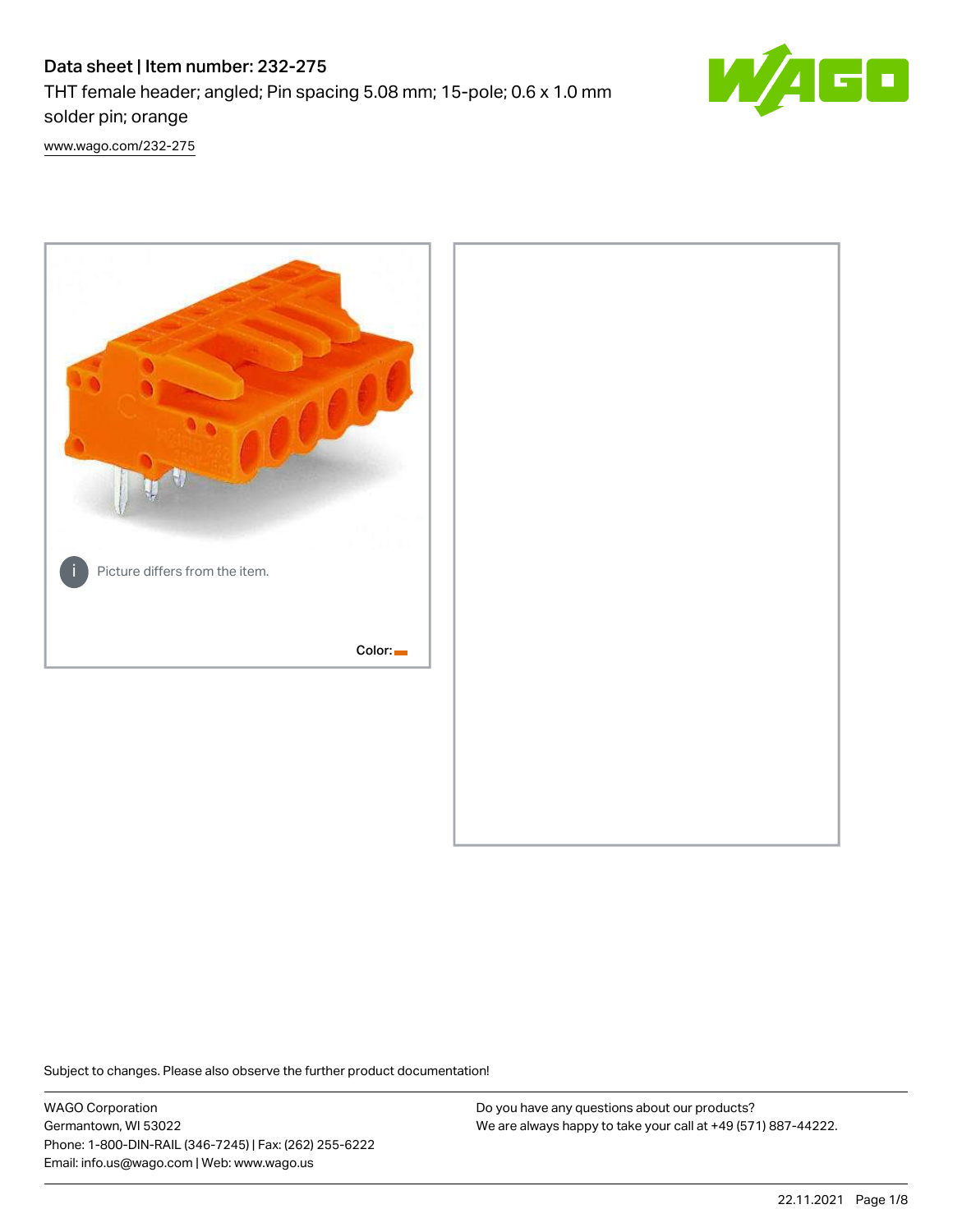[www.wago.com/232-275](http://www.wago.com/232-275)



Dimensions in mm

 $L =$  (pole no. x pin spacing) + 1.5 mm

Distance to first solder pin: 2.2 mm

2- to 3-pole female connectors – one latch only

#### Item description

- **Horizontal or vertical PCB mounting via straight or angled solder pins**
- For board-to-board and board-to-wire connections
- $\blacksquare$ Touch-proof PCB outputs
- $\blacksquare$ Easy-to-identify PCB inputs and outputs
- **Now With coding fingers**

Subject to changes. Please also observe the further product documentation!

WAGO Corporation Germantown, WI 53022 Phone: 1-800-DIN-RAIL (346-7245) | Fax: (262) 255-6222 Email: info.us@wago.com | Web: www.wago.us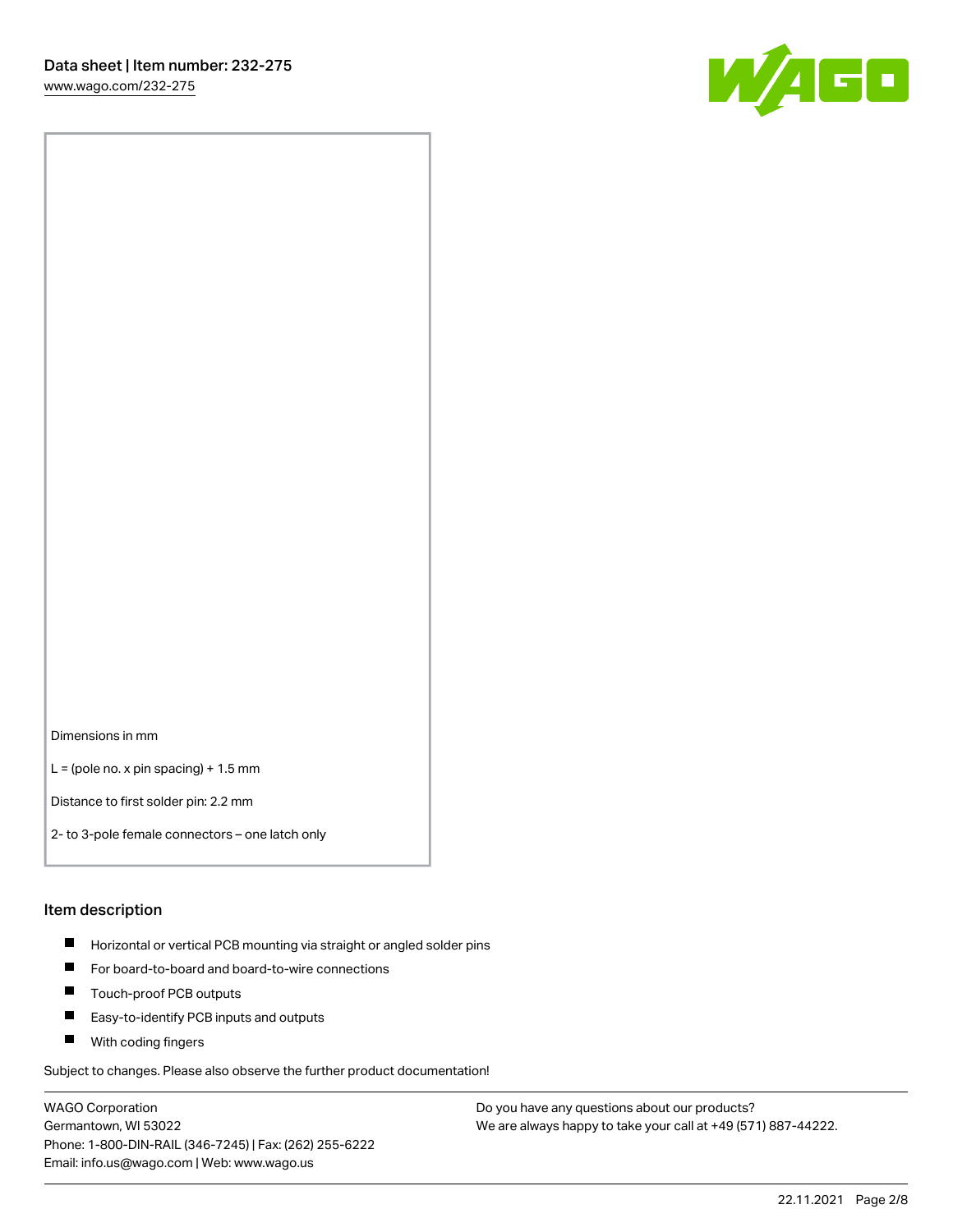

## Data Notes

| Safety information 1 | The <i>MCS – MULTI CONNECTION SYSTEM</i> includes connectors<br>without breaking capacity in accordance with DIN EN 61984. When<br>used as intended, these connectors must not be connected<br>/disconnected when live or under load. The circuit design should<br>ensure header pins, which can be touched, are not live when<br>unmated. |
|----------------------|--------------------------------------------------------------------------------------------------------------------------------------------------------------------------------------------------------------------------------------------------------------------------------------------------------------------------------------------|
| Variants:            | Other pole numbers<br>3.8 mm pin projection for male headers with straight solder pins<br>Gold-plated or partially gold-plated contact surfaces<br>Other versions (or variants) can be requested from WAGO Sales or<br>configured at https://configurator.wago.com/                                                                        |

## Electrical data

#### IEC Approvals

| Ratings per                 | IEC/EN 60664-1                                                       |
|-----------------------------|----------------------------------------------------------------------|
| Rated voltage (III / 3)     | 320 V                                                                |
| Rated surge voltage (III/3) | 4 <sub>k</sub> V                                                     |
| Rated voltage (III/2)       | 320 V                                                                |
| Rated surge voltage (III/2) | 4 <sub>k</sub> V                                                     |
| Nominal voltage (II/2)      | 630 V                                                                |
| Rated surge voltage (II/2)  | 4 <sub>k</sub> V                                                     |
| Rated current               | 12A                                                                  |
| Legend (ratings)            | (III / 2) $\triangleq$ Overvoltage category III / Pollution degree 2 |

## UL Approvals

| Approvals per                  | <b>UL 1059</b> |
|--------------------------------|----------------|
| Rated voltage UL (Use Group B) | 300 V          |
| Rated current UL (Use Group B) | 15 A           |
| Rated voltage UL (Use Group D) | 300 V          |
| Rated current UL (Use Group D) | 10 A           |

# Ratings per UL

| Rated voltage UL 1977 | 600 V |
|-----------------------|-------|
| Rated current UL 1977 |       |

Subject to changes. Please also observe the further product documentation!

| <b>WAGO Corporation</b>                                | Do you have any questions about our products?                 |
|--------------------------------------------------------|---------------------------------------------------------------|
| Germantown, WI 53022                                   | We are always happy to take your call at +49 (571) 887-44222. |
| Phone: 1-800-DIN-RAIL (346-7245)   Fax: (262) 255-6222 |                                                               |
| Email: info.us@wago.com   Web: www.wago.us             |                                                               |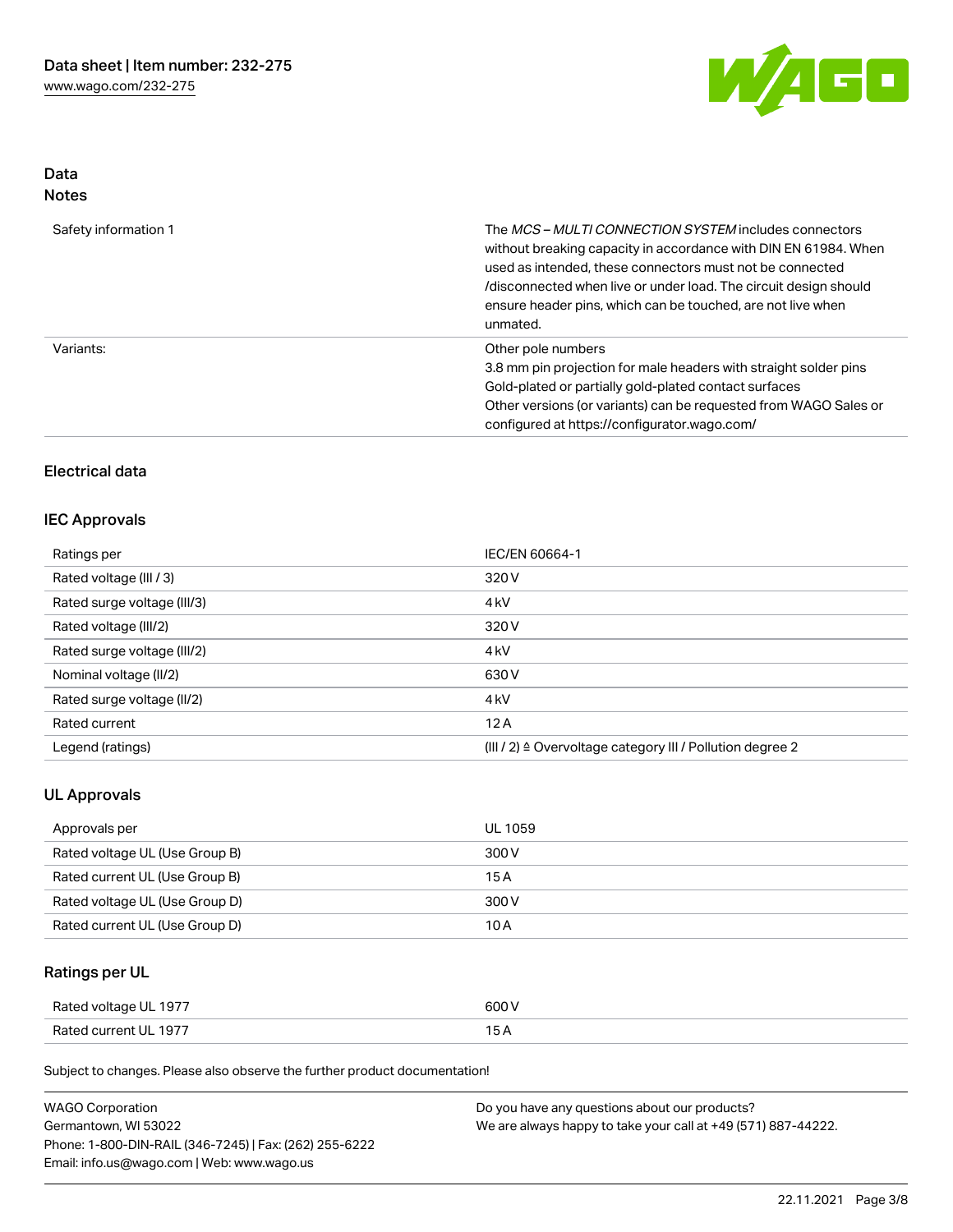

## CSA Approvals

| Approvals per                     | <b>CSA</b> |
|-----------------------------------|------------|
| Rated voltage CSA (Use Group B)   | 300 V      |
| Rated current CSA (Use Group B)   | 15A        |
| Rated voltage CSA (Use Group D)   | 300 V      |
| Rated current CSA (Use Group D)   | 10A        |
| <b>Connection data</b>            |            |
|                                   |            |
| Total number of connection points | 15         |
| Total number of potentials        | 15         |
| Number of connection types        | 1          |
| Number of levels                  |            |
| <b>Connection 1</b>               |            |

# Physical data

| Pin spacing                          | 5.08 mm / 0.2 inch       |
|--------------------------------------|--------------------------|
| Width                                | 77.7 mm / 3.059 inch     |
| Height                               | 16.6 mm / 0.654 inch     |
| Height from the surface              | 11.6 mm / 0.457 inch     |
| Depth                                | 18.25 mm / 0.719 inch    |
| Solder pin length                    | $5 \,\mathrm{mm}$        |
| Solder pin dimensions                | $0.6 \times 1$ mm        |
| Drilled hole diameter with tolerance | 1.3 <sup>(+0.1)</sup> mm |

# Plug-in connection

| Contact type (pluggable connector) | Female header |
|------------------------------------|---------------|
| Connector (connection type)        | for PCB       |
| Mismating protection               | No            |
| Mating direction to the PCB        | 0°            |
| Locking of plug-in connection      | Without       |

## PCB contact

PCB Contact **THT** 

Subject to changes. Please also observe the further product documentation!

| <b>WAGO Corporation</b>                                | Do you have any questions about our products?                 |
|--------------------------------------------------------|---------------------------------------------------------------|
| Germantown, WI 53022                                   | We are always happy to take your call at +49 (571) 887-44222. |
| Phone: 1-800-DIN-RAIL (346-7245)   Fax: (262) 255-6222 |                                                               |
| Email: info.us@wago.com   Web: www.wago.us             |                                                               |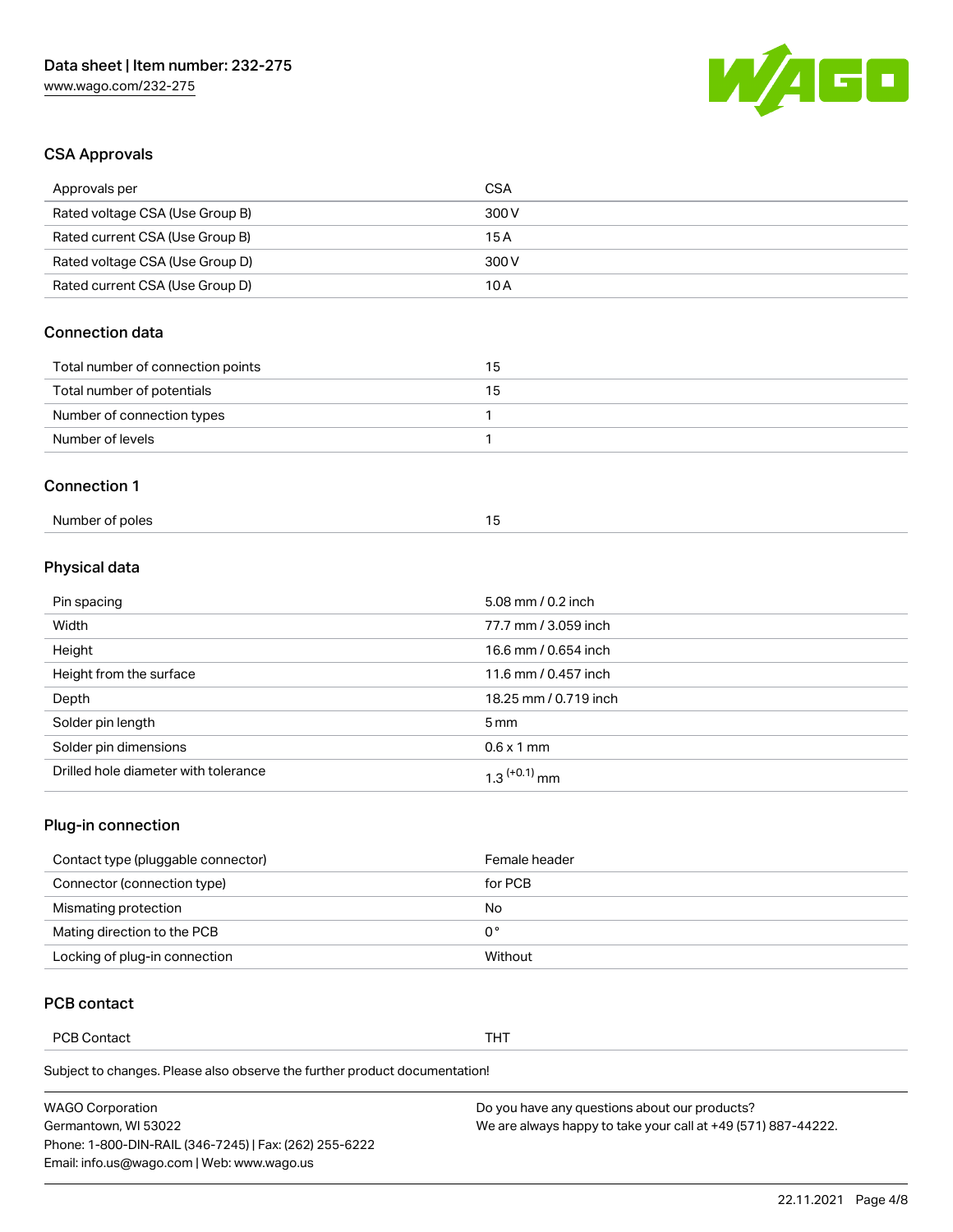[www.wago.com/232-275](http://www.wago.com/232-275)



| Solder pin arrangement              | over the entire female connector (in-line) |
|-------------------------------------|--------------------------------------------|
| Number of solder pins per potential |                                            |

#### Material data

| Color                       | orange           |
|-----------------------------|------------------|
| Material group              |                  |
| Insulation material         | Polyamide (PA66) |
| Flammability class per UL94 | V0               |
| Contact material            | Copper alloy     |
| Contact plating             | tin-plated       |
| Fire load                   | 0.215 MJ         |
| Weight                      | 13 <sub>g</sub>  |

#### Environmental requirements

| $-60+85 °C$<br>Limit temperature range |  |
|----------------------------------------|--|
|----------------------------------------|--|

## Commercial data

| Product Group         | 3 (Multi Conn. System) |
|-----------------------|------------------------|
| PU (SPU)              | 25 Stück               |
| Packaging type        | box                    |
| Country of origin     | DE                     |
| <b>GTIN</b>           | 4044918579605          |
| Customs tariff number | 8536694040             |

### Approvals / Certificates

#### Country specific Approvals

|                       | <b>WAGO Corporation</b><br>Do you have any questions about our products?   |                                 |                     |
|-----------------------|----------------------------------------------------------------------------|---------------------------------|---------------------|
|                       | Subject to changes. Please also observe the further product documentation! |                                 |                     |
| Logo                  | Approval                                                                   | <b>Additional Approval Text</b> | Certificate<br>name |
| <b>Ship Approvals</b> |                                                                            |                                 |                     |
| KEMA                  |                                                                            |                                 |                     |
|                       | <b>KEMA/KEUR</b><br><b>DEKRA Certification B.V.</b>                        | EN 61984                        | 2190761.01          |
|                       | <b>DEKRA Certification B.V.</b>                                            |                                 |                     |
|                       | <b>CB</b>                                                                  | IEC 61984                       | NL-39756            |
| Logo                  | Approval                                                                   | <b>Additional Approval Text</b> | Certificate<br>name |

Germantown, WI 53022 Phone: 1-800-DIN-RAIL (346-7245) | Fax: (262) 255-6222 Email: info.us@wago.com | Web: www.wago.us

We are always happy to take your call at +49 (571) 887-44222.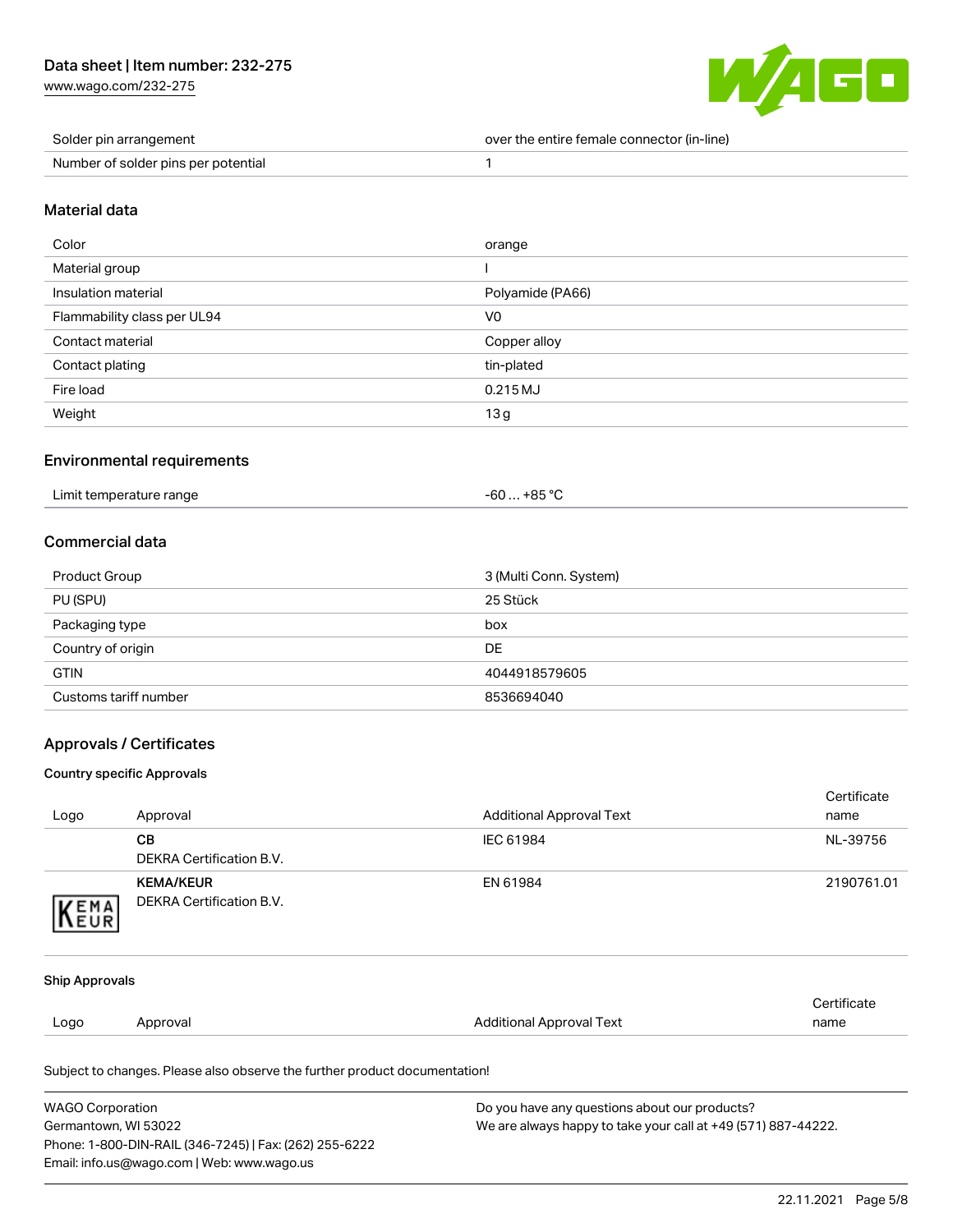# Data sheet | Item number: 232-275

Email: info.us@wago.com | Web: www.wago.us

[www.wago.com/232-275](http://www.wago.com/232-275)





| ABS                                                | <b>ABS</b><br>American Bureau of Shipping                                                                                  |                                                                                                                |                              | $19 -$<br>HG15869876-<br><b>PDA</b> |
|----------------------------------------------------|----------------------------------------------------------------------------------------------------------------------------|----------------------------------------------------------------------------------------------------------------|------------------------------|-------------------------------------|
|                                                    | ${\sf LR}$<br>Lloyds Register                                                                                              | IEC 61984                                                                                                      |                              | 96/20035 (E5)                       |
| <b>UL-Approvals</b>                                |                                                                                                                            |                                                                                                                |                              | Certificate                         |
| Logo                                               | Approval                                                                                                                   | <b>Additional Approval Text</b>                                                                                |                              | name                                |
|                                                    | UL<br>UL International Germany GmbH                                                                                        | <b>UL 1977</b>                                                                                                 |                              | E45171                              |
|                                                    | <b>UR</b><br>Underwriters Laboratories Inc.                                                                                | <b>UL 1059</b>                                                                                                 |                              | E45172                              |
| Counterpart                                        | Item no.231-645<br>Male connector; 15-pole; Pin spacing 5.08 mm; orange                                                    |                                                                                                                | www.wago.com/231-645         |                                     |
|                                                    | Item no.231-645/019-000<br>Male connector; 15-pole; Pin spacing 5.08 mm; mounting flange; orange                           |                                                                                                                | www.wago.com/231-645/019-000 |                                     |
| <b>Optional accessories</b><br>Testing accessories |                                                                                                                            |                                                                                                                |                              |                                     |
| Testing accessories                                |                                                                                                                            |                                                                                                                |                              |                                     |
|                                                    | Item no.: 231-661<br>Test plugs for female connectors; for 5 mm and 5.08 mm pin spacing; 2,50 mm <sup>2</sup> ; light gray |                                                                                                                |                              | www.wago.com/231-661                |
| <b>Downloads</b><br>Documentation                  |                                                                                                                            |                                                                                                                |                              |                                     |
| <b>Additional Information</b>                      |                                                                                                                            |                                                                                                                |                              |                                     |
| Technical explanations                             | Subject to changes. Please also observe the further product documentation!                                                 | 2019 Apr 3                                                                                                     | pdf                          | Download                            |
|                                                    |                                                                                                                            |                                                                                                                |                              |                                     |
| <b>WAGO Corporation</b><br>Germantown, WI 53022    | Phone: 1-800-DIN-RAIL (346-7245)   Fax: (262) 255-6222                                                                     | Do you have any questions about our products?<br>We are always happy to take your call at +49 (571) 887-44222. |                              |                                     |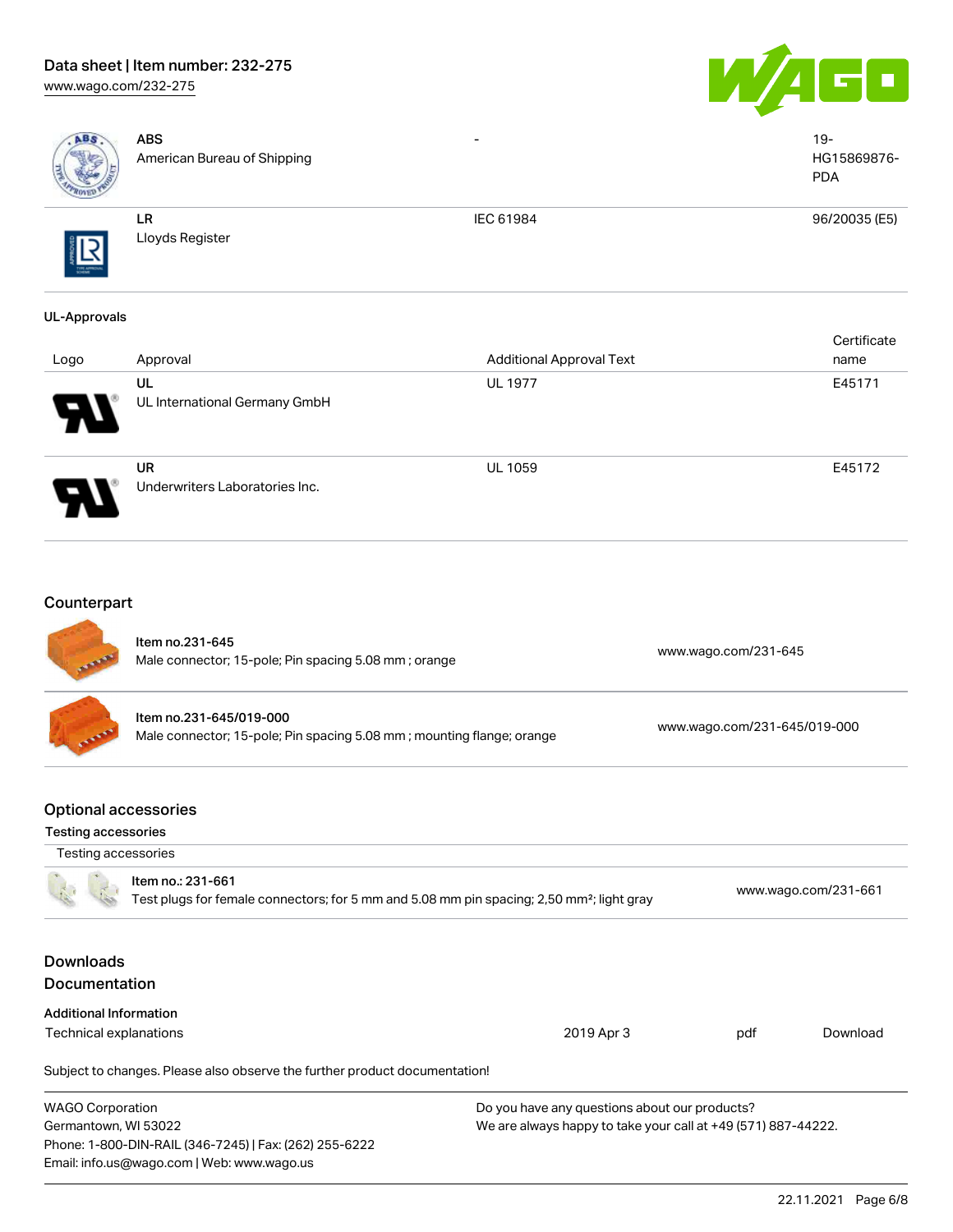

2.0 MB

#### CAD files

#### CAE data

| EPLAN Data Portal 232-275                                                                                                                                              | URL | Download |
|------------------------------------------------------------------------------------------------------------------------------------------------------------------------|-----|----------|
| ZUKEN Portal 232-275                                                                                                                                                   | URL | Download |
| <b>PCB Design</b>                                                                                                                                                      |     |          |
| Symbol and Footprint 232-275                                                                                                                                           | URL | Download |
| CAx data for your PCB design, consisting of "schematic symbols and PCB footprints",<br>allow easy integration of the WAGO component into your development environment. |     |          |
| $\sim$ $\sim$ $\sim$ $\sim$ $\sim$                                                                                                                                     |     |          |

#### Supported formats:

- $\blacksquare$ Accel EDA 14 & 15
- $\blacksquare$ Altium 6 to current version
- $\blacksquare$ Cadence Allegro
- $\blacksquare$ **DesignSpark**
- $\blacksquare$ Eagle Libraries
- $\blacksquare$ KiCad
- $\blacksquare$ Mentor Graphics BoardStation
- $\blacksquare$ Mentor Graphics Design Architect
- $\blacksquare$ Mentor Graphics Design Expedition 99 and 2000
- $\blacksquare$ OrCAD 9.X PCB and Capture
- $\blacksquare$ PADS PowerPCB 3, 3.5, 4.X, and 5.X
- $\blacksquare$ PADS PowerPCB and PowerLogic 3.0
- $\blacksquare$ PCAD 2000, 2001, 2002, 2004, and 2006
- $\blacksquare$ Pulsonix 8.5 or newer
- П **STL**
- $\blacksquare$ 3D STEP
- TARGET 3001!  $\blacksquare$
- $\blacksquare$ View Logic ViewDraw
- $\blacksquare$ Quadcept
- $\blacksquare$ Zuken CadStar 3 and 4
- $\blacksquare$ Zuken CR-5000 and CR-8000

PCB Component Libraries (EDA), PCB CAD Library Ultra Librarian

Subject to changes. Please also observe the further product documentation!